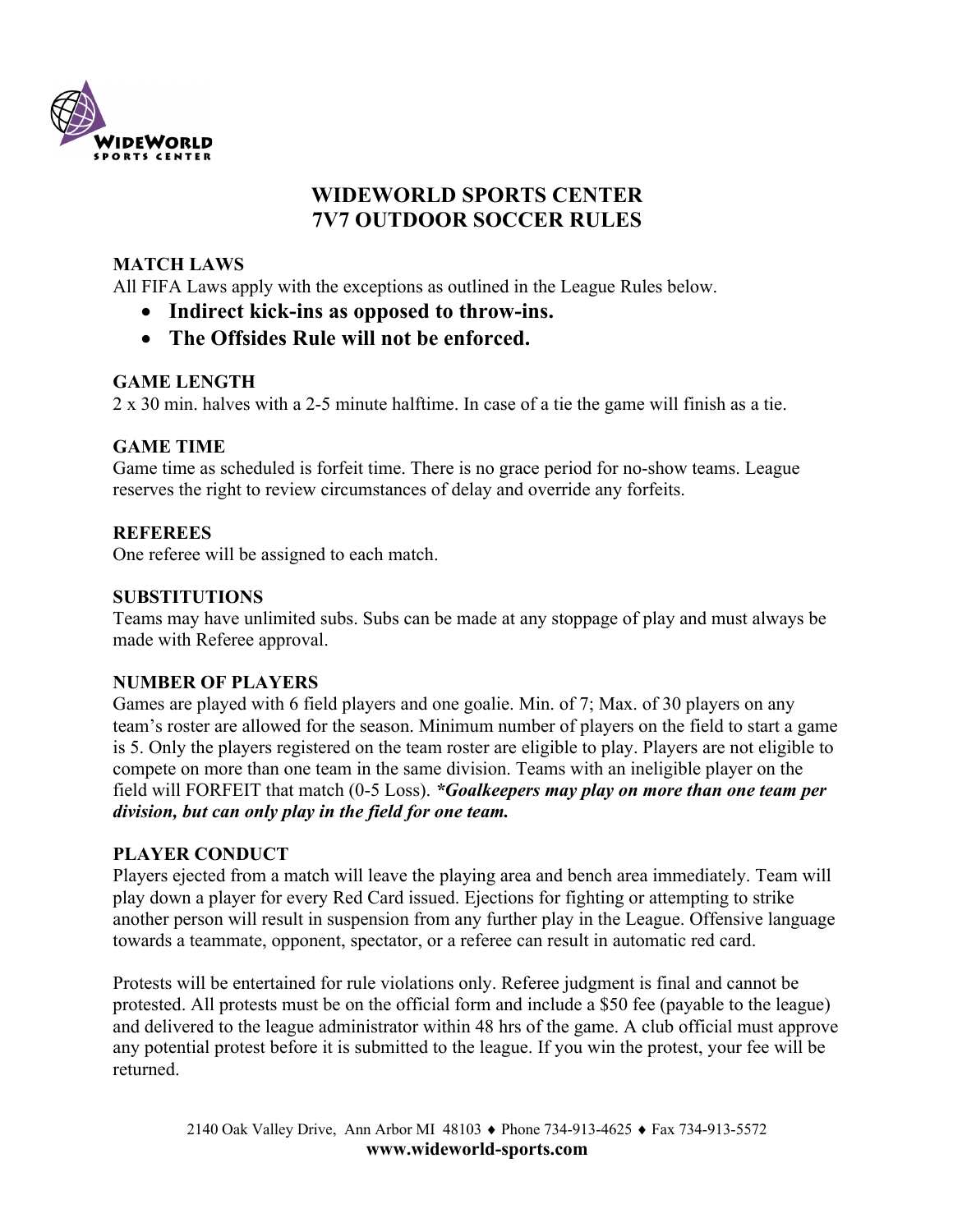

## **PENALTIES FOR EJECTIONS**

The following are the penalties that have been established by the league for a coach or player receiving an ejection.

#### **(Red Card) in conjunction with any league game.**

The following penalties may also be imposed on a coach or player based on the referee's report even though an ejection (red card) was not issued at the time of the incident.

All suspensions are in addition to the game in which the person was ejected. All suspensions shall apply to the next physically played league game, whether or not such game is within the same season. A forfeited game, cancelled game, or postponed game is not considered a played game. Suspensions that are not served do carry over to the following year or season.

## **Behavior towards referee(s)**

- Continuous criticism/harassment (dissent): 1 Game
- Offensive, insulting or abusive language, obscene gesture: 2 Games
- Assault (as defined by USSF): See section on "Special Hearing"

#### **Behavior towards another player, a substitute, or a coach**

- Offensive, insulting or abusive language, obscene gesture: 2 Games
- Inciting a fight: 2 Games
- Violent conduct (as defined by USSF): 2 Games
- Intention foul play where there is an obvious attempt to inflict serious bodily harm: 4 Games
- Fighting: Season (minimum of 8 games)
- Intentional foul play which results in serious bodily harm: See section on "Special" Hearing"

#### **Behavior towards a spectator**

- Offensive, insulting or abusive language, obscene gesture: 2 Games
- Violent conduct (as defined by USSF): 3 Games
- General misconduct
- Repeated misconduct in a game: 1 Game
- Additional suspensions
- If a player is suspended a second time in the same season for any reason, two (2) additional games shall be added to the suspension.
- If a player is suspended a third time within a period of the current season plus the three preceding seasons, three (3) games shall be added to the suspension.